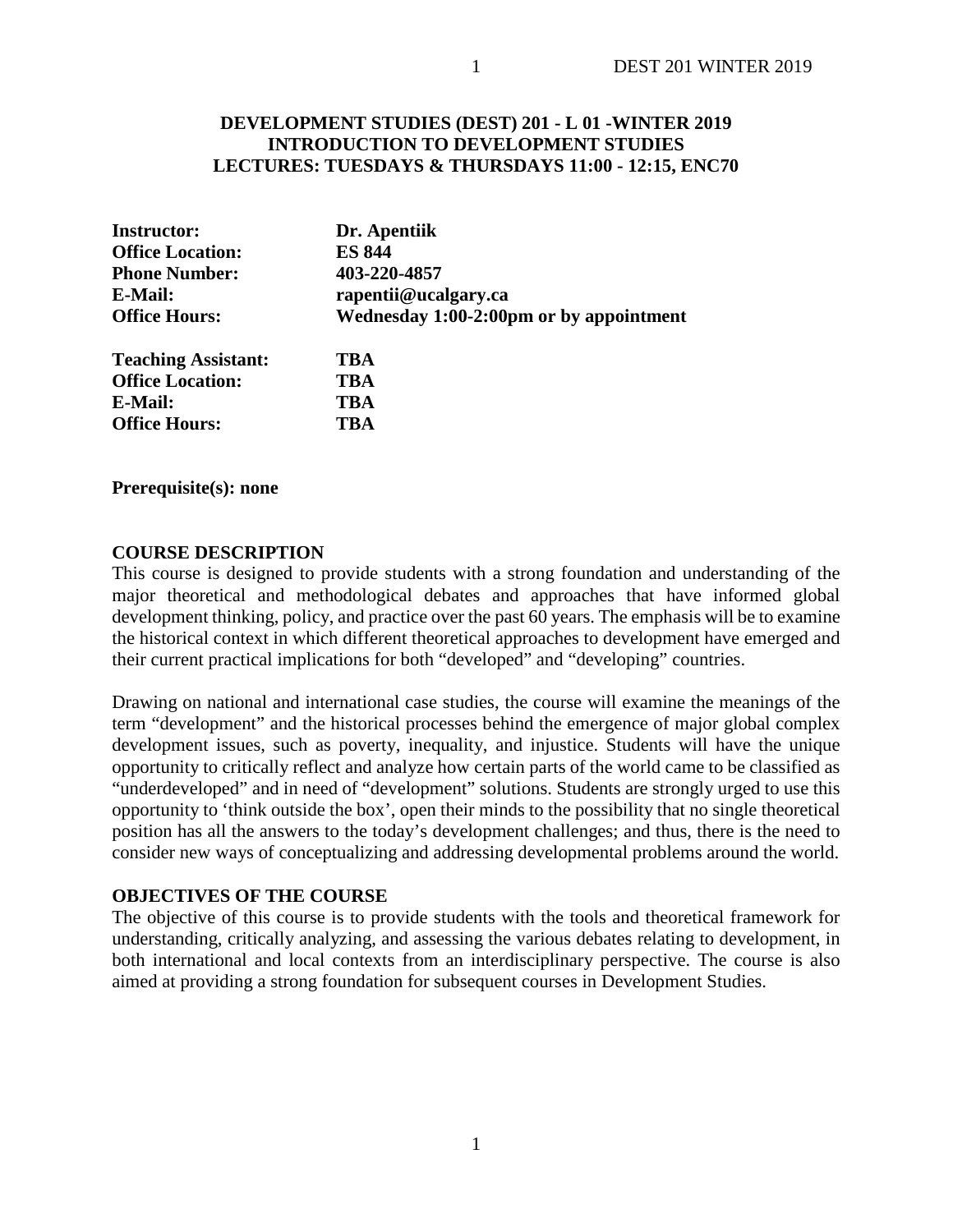## **COURSE LEARNING OUTCOMES**

By the end of the course, students should be able to:

- demonstrate a sound understanding of the basic concepts and theories of development and its changing definitions over the course of the twentieth century to the present;
- critically evaluate and assess the strengths and weaknesses of the main concepts and theories that have informed past and current development practices, at both international and local contexts from an interdisciplinary perspective;
- demonstrate a critical understanding of how individual identities, global processes, and experiences shape societal problems (e.g. poverty, injustice, and environmental crises), and create challenges to, and opportunities for development;
- demonstrate a good understanding of the different roles of development actors, and the debates about their role and impact.
- hone their skills at critical reading, critical thinking, and critical writing on global development issues and debates.

## **TEXTBOOKS AND READINGS:**

Haslam, P.A., Schafer, J., & Beaudet, P. (Eds.) (2017). *Introduction to International Development: Approaches, Actors and Issues.* 3rd Edition. Oxford: Oxford University Press.

# **ADDITIONAL RECOMMENDED BOOKS**

- Swanepol, D. (Ed.) (2000). *Introduction to Development Studies*. Oxford: Oxford University Press.
- Allen, T., & Thomas, A. (Eds.) (2000) *Poverty and Development into the 21st Century*. Oxford: Oxford University Press.
- Desai, V., & Potter, R.B. (Eds.) (2002). *The Companion to Development. 3rd Edition.*  New York: Routledge.

# **USEFUL RESOURCES (JOURNALS, PERIODICALS, ANNUALS, DATABASES, & WEB SOURCES)**

- Canadian Journal of Development Studies
- Canadian Development Report
- Development Policy Review
- IDS Bulletin
- Development and Change
- Journal of Development in Practice
- Journal of Development Studies
- Canadian International Development
- Journal of International Development
- World Development
- Amnesty, *Human Rights Yearbook*
- UNDP, *Human Development Report*
- UNICEF, *State of the World's Children*
- IDS Bulletin
- World Bank, *World Development Report*  <http://www.odihpn.org/>
- IDS Sussex: <http://www.ids.ac.uk/ids/info/index.html>
- World Bank: <http://worldbank.org/deveforum/index.html>
- Human Development Reports: <http://hdr.undp.org/reports/global/2004>
- Humanitarian Practice Network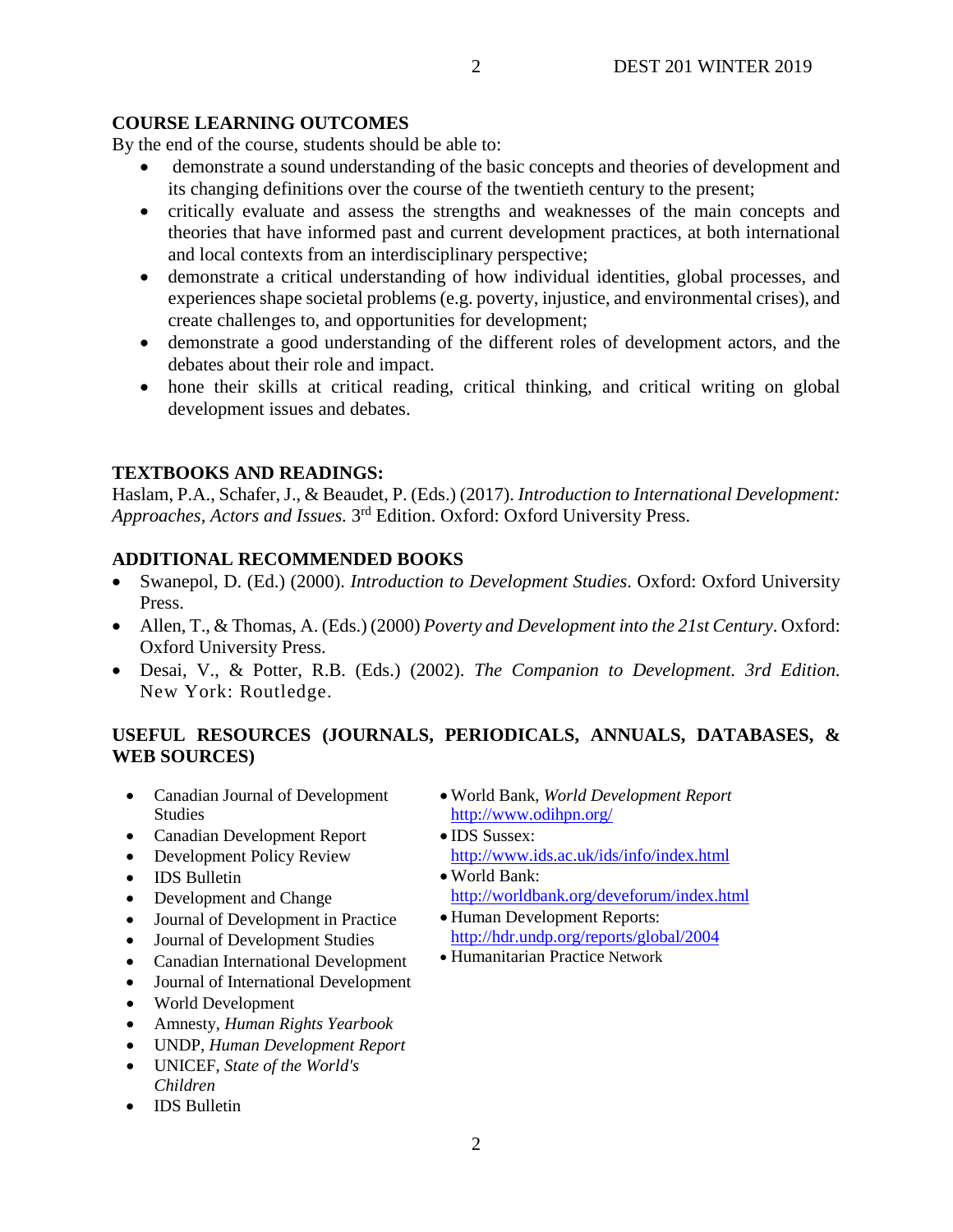## **ASSIGNMENTS AND EVALUATION**

| Critical review paper | 20% | Due Feb. 7 (to be collected in class) |
|-----------------------|-----|---------------------------------------|
| Mid-Term Exam         | 40% | <b>Mar. 7 (closed book exam)</b>      |
| Final Exam            | 40% | To be scheduled by the Registrar.     |

**Note: All assignments must be completed in order to pass the course. All written assignments (including, although to a lesser extent, written exams) will be assessed at least partly on writing skills. Writing skills include not only surface correctness (punctuation, sentence structure etc.) but also general clarity and grammar.**

3

### **CRITICAL REVIEW PAPER 20% (**Due Feb. 7: to be collected in class in hard copy**).**

The critical review assignment will be based on chapter 21 ("Conflict and Development") of the textbook: Haslam, P.A., Schafer, J., & Beaudet P. (Eds.) (2017). *Introduction to International Development: Approaches, Actors and Issues.*  $3<sup>rd</sup>$  Edition. Oxford: Oxford University Press.

#### **Requirements of the paper**

- Length of paper: A maximum of **3 PAGES, TYPED, AND DOUBLED-SPACED in 12 POINT FONT**. Going over the page limit may result in reduction of grade (e.g. from A to Aor  $A$ - to  $B$ +).
- Page margins should be 1 INCH (2.5 cm) wide, and all pages should be numbered.
- Double-sided printing of assignment is encouraged to save paper, but is not mandatory.
- Please include the following on the title page: title of paper, course code, instructor's name,
- student ID, and date of submission.
- In addition to your textbook, please include a minimum of 3-4 properly cited and referenced scholarly peer-reviewed references.
- In-text citation and final list of references must be in APA format (see examples below).
	- **Book referencing example**: Desai, V., & Potter, R.B. (Eds.) (2002). *The Companion to Development. 3rd Edition.*  New York: Routledge.

### - **Journal article referencing examples:**

Cleaver, F. (1999). Paradoxes of participation: questioning participatory approaches to development. *Journal of International Development*, *11*(4), 597-612.

Riddell, B. (2003). The Face of Neoliberalism in the Third World: Landscapes of Coping in Trinidad and Tobago. *Canadian Journal of Development Studies, 24*(4), 592-615.

- **Chapter in a book example:**
- Escobar, A. (1997). The Making and Unmaking of the Third World through Development. In M. Rahnema & V. Bawtree (Eds.), *The Post-Development Reader* (pp. xxx-xxx). London: Zed Books.

### - **Online newspaper article example:**

Brody, J. E. (2007, December 11). Mental reserves keep brain agile. *The New York Times*. Retrieved from http://www.nytimes.com.

It is the student's responsibility to keep a copy of each assignment submitted. Students should be prepared to provide a second copy of their assignment if requested. Students who cannot provide a second copy of their essays may risk receiving a zero grade for this portion of the course.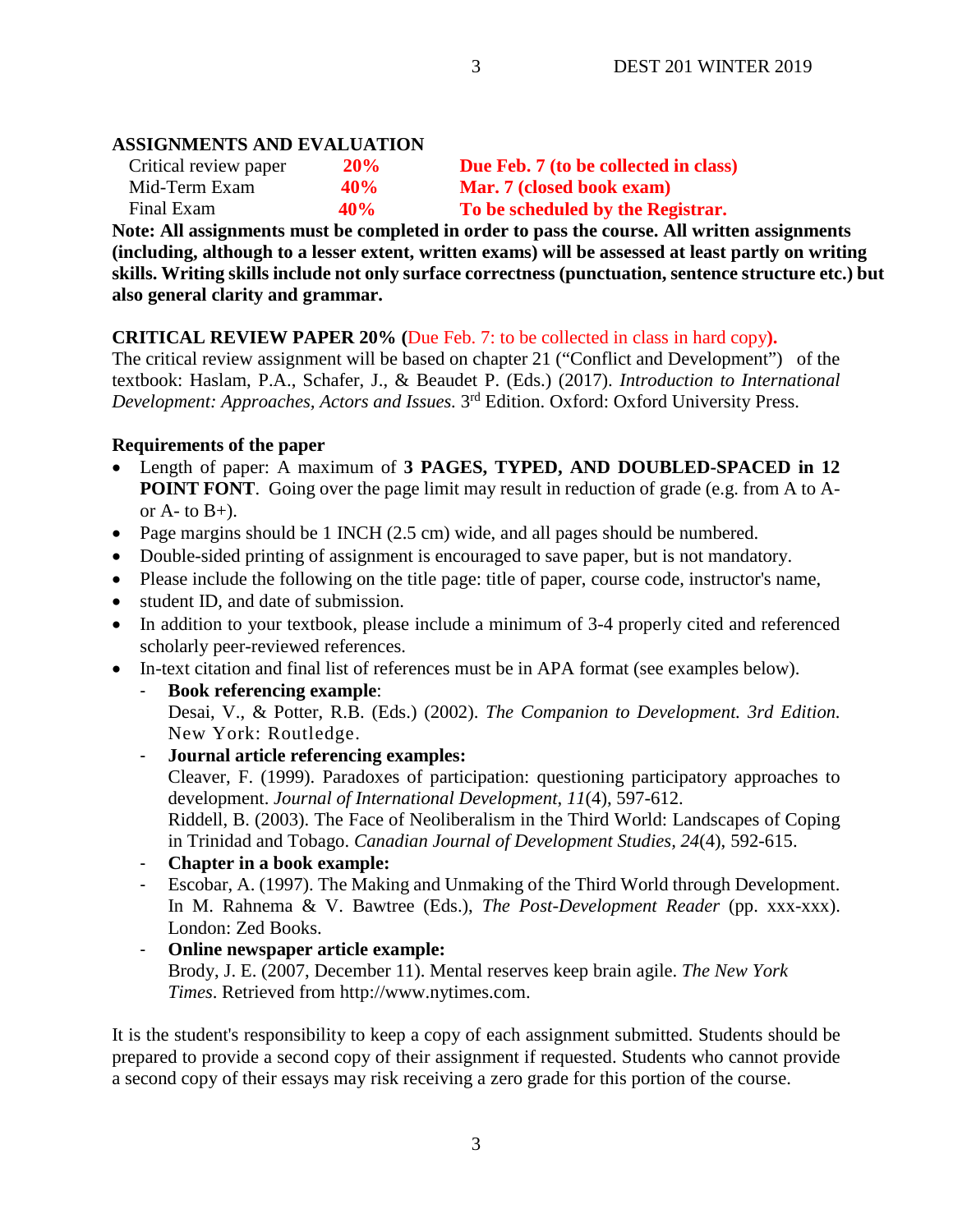Note: Please hand in your essays directly to your instructor. If it is not possible to do so, a daytime drop box is available in ES 620. A nighttime drop box is also available for approved after-hours submission. Assignments will be removed the following morning, stamped with the previous day's date, and placed in the instructor's mailbox.

#### **MIDTERM EXAM; 40% (Feb. 7; in-class closed book exam)**

This is a closed-book exam designed to test your grasp of the material covered in lectures, tutorials, and from course readings, up to the date of the exam. This means that you will be expected to have read all the required readings on topics covered in the course, up to the date of the exam. The best way to prepare for this exercise is to read and reflect on lectures, guest lectures and course readings. Exams will also cover lectures by guest speakers, and information from videos/films shown in the class.

Please note: No alternate dates for the exam will be provided unless a student has been legitimately excused.

#### **REGISTRAR-SCHEDULED FINAL EXAMINATION (40%): YES**

Please note: If your class is held in the evening, the Registrar's Office will make every attempt to schedule the final exam during the evening. However, there is NO guarantee that the exam will NOT be scheduled during the day. The final examination is closed-book.

Both midterm and final exams have mixed format – a combination of short and long answers.

**Note**: All written assignments (including, although to a lesser extent, written exam responses) will be assessed at least partly on writing skills. Writing skills include not only surface correctness (grammar, punctuation, sentence structure, etc.) but also general clarity and organization.

### **POLICY FOR LATE ASSIGNMENTS & MISSED EXAMS.**

a). Assignments submitted after the deadline may be penalized with the loss of a grade (e.g. A- to B+) for each day late. Extensions will only be granted under extraordinary circumstances. See *Request for Extension Form* on D2L. This form should be filled out and submitted to me two weeks before the due date for the submission of the assignment.

b) Similarly, no alternate dates for exams will be provided unless a student has been legitimately excused or have tangible reasons supported with documentation. The same policy applies to missed exams.

### **ADDITIONAL INFORMATION**: **USE OF EMAIL**

Due to a high volume of daily e-mail messages, students are advised to meet me in person during office hours or make an appointment in the case of an issue that requires urgent attention. Please note that e-mail messages can be sent to the wrong address, can be accidentally deleted or buried, or can disappear into cyberspace. All questions and requests should therefore be made in person, especially if they concern extensions and other serious or urgent matters. I normally reply emails within 72 hours during regular business hours. Questions of general interest can and will be addressed in class. Students are advised to use their **ucalgary** student accounts in all email communication on issues related to this course, including all correspondence with peers and Instructor. All course related communication with peers and instructor should be formal. This means that emails must be clearly written, devoid of short-hand and other forms of informalities.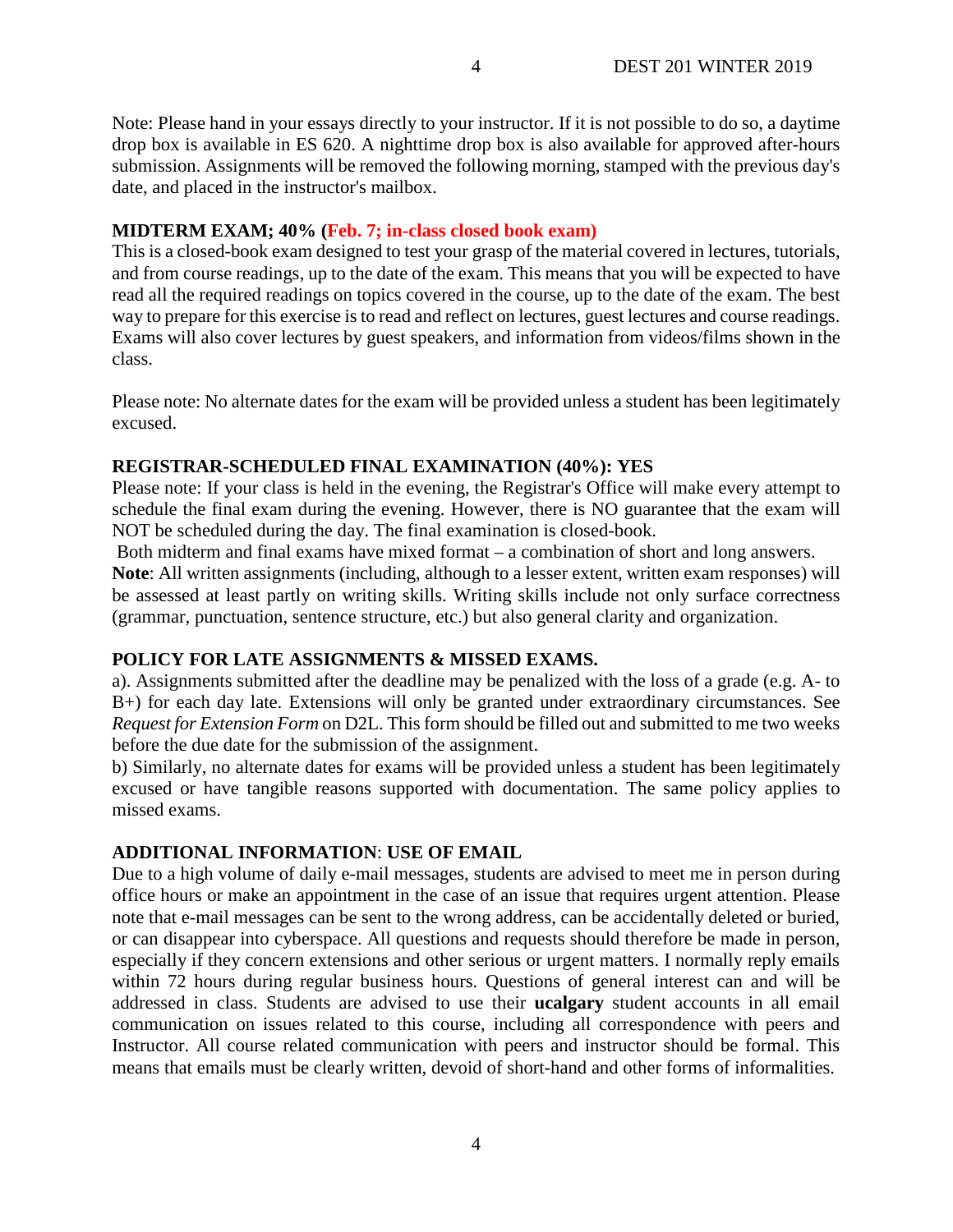### **GRADING SYSTEM**

The following grading system is used in the Faculty of Arts. Where a grade on a particular assignment is expressed as a letter grade, it will normally be converted to a number using the midpoint of the scale. That is, A- would be converted to 87.5 for calculation purposes. An F will be converted to zero.

| <b>Grading Scale</b> |               |  |
|----------------------|---------------|--|
| $A+$                 | $94.9 - 100$  |  |
| A                    | $89.9 - 94.8$ |  |
| $A -$                | $84.9 - 89.8$ |  |
| $B+$                 | $79.9 - 84.8$ |  |
| B                    | $74.9 - 79.8$ |  |
| $B-$                 | $70.9 - 74.8$ |  |
| $C+$                 | $66.9 - 70.8$ |  |
| $\overline{C}$       | $62.9 - 66.8$ |  |
| $C-$                 | $58.9 - 62.8$ |  |
| $D+$                 | $54.9 - 58.8$ |  |
| D                    | $49.9 - 54.8$ |  |
| F                    | 49.8 and      |  |
|                      | below         |  |

### **PLAGIARISM AND CHEATING**

Plagiarism: "to steal and pass off the ideas or words of another as one's own" (Webster's). Plagiarism will not be tolerated and will automatically result in a failing grade for the submission. Any student caught plagiarizing will also be subject to additional University sanctions. Students are expected to be familiar with the Department of Anthropology and Archaeology's policy on intellectual honesty

### **DEFERRED EXAMS:**

A student who is absent from a test for legitimate reasons must discuss an alternative course of action with the instructor. The instructor at their discretion may transfer the percentage weight for the test to the final examination, if there is a final examination in the course, set another test, etc. An instructor will normally make this decision on the basis of verbal information provided by the student. In the event that an instructor feels that they cannot judge the veracity of the information provided, Students must be aware that they are responsible for payment of any charge associated with the medical assessment and documentation as this service falls outside the realm of services provided by the Provincial Health Care Plan. Deferral of the final exam requires Registrar approval.

### **ACADEMIC ACCOMMODATIONS**

### <http://www.ucalgary.ca/access/accommodations/policy>

Students needing an Accommodation because of a Disability or medical condition should communicate this need to Student Accessibility Services in accordance with the Procedure for Accommodations for Students with Disabilities

Students needing an Accommodation based on a Protected Ground other than Disability, should communicate this need, preferably in writing, to the instructor of this course.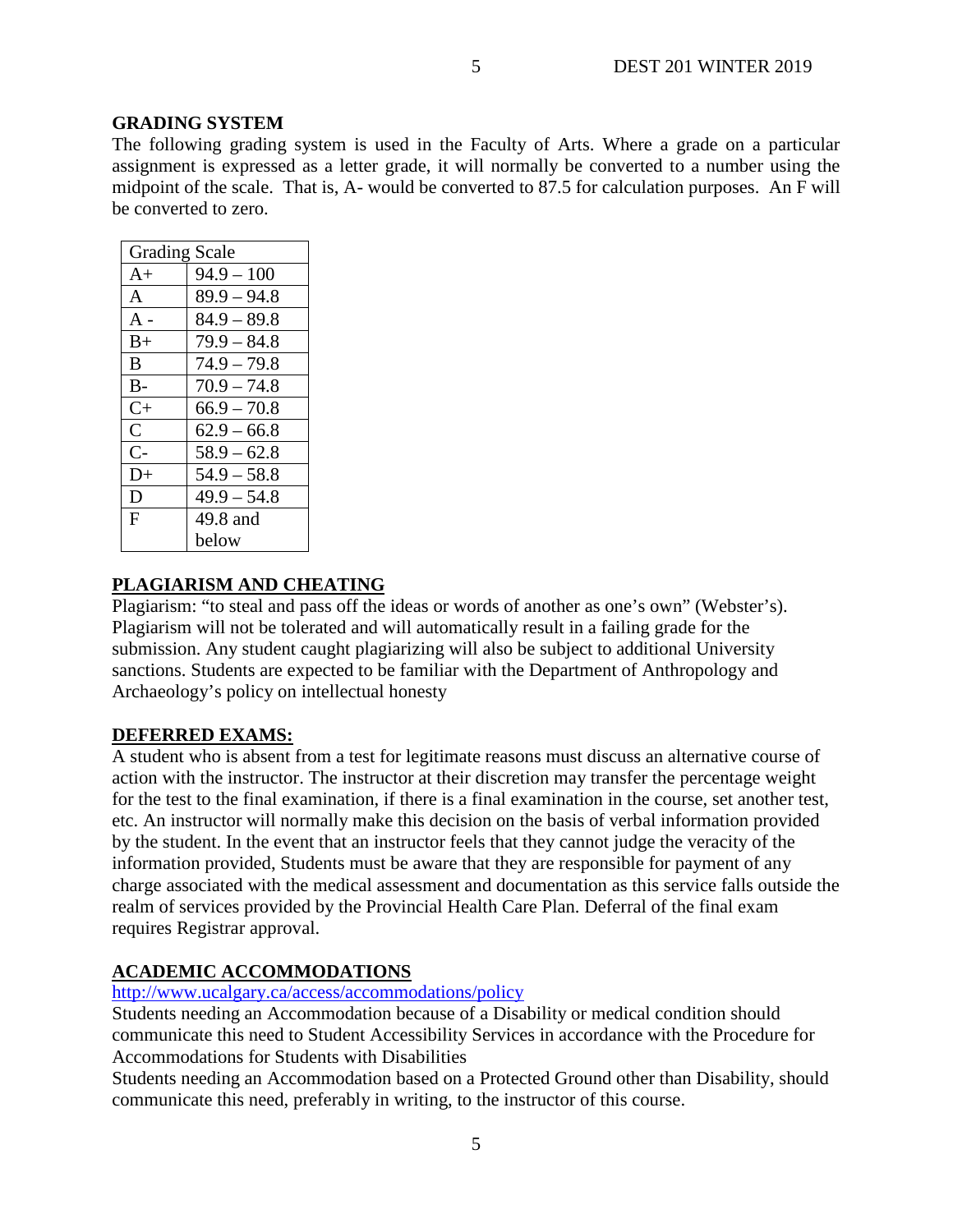# **ACADEMIC INTEGRITY**

Academic integrity is essential to the pursuit of learning and scholarship in a university, and to ensuring that a degree from the University of Calgary is a strong signal of each student's individual academic achievements. As a result, the University treats cases of cheating and plagiarism very seriously. Non-academic integrity also constitutes an important component of this program.

6

For detailed information on what constitutes academic and non-academic misconduct, please refer to the following link:<http://www.ucalgary.ca/pubs/calendar/current/k-2-1.html>

All suspected cases of academic and non-academic misconduct will be investigated following procedures outlined in the University Calendar. If you have questions or concerns about what constitutes appropriate academic behavior or appropriate research and citation methods, you are expected to seek out additional information on academic integrity from your instructor or from other institutional resources.

Where there is a criminal act involved in plagiarism, cheating or other academic misconduct, e.g., theft (taking another student's paper from their possession, or from the possession of a faculty member without permission), breaking and entering (forcibly entering an office to gain access to papers, grades or records), forgery, personation and conspiracy (impersonating another student by agreement and writing their paper) and other such offences under the Criminal Code of Canada, the University may take legal advice on the appropriate response and, where appropriate, refer the matter to the police, in addition to or in substitution for any action taken under these regulations by the University

# **TEACHING EVALUATIONS / USRIS (Universal Student Ratings of Instruction)**

At the University of Calgary, feedback provided by students through the Universal Student Ratings of Instruction (USRI) survey provides valuable information to help with evaluating instruction, enhancing learning and teaching, and selecting courses. **Your responses make a difference, please participate!** Website: http://www.ucalgary.ca/usri/

# **Writing Across the Curriculum**

Writing skills are not exclusive to English courses and, in fact, should cross all disciplines. The University supports the belief that throughout their University careers, students should be taught how to write well so that when they graduate their writing abilities will be far above the minimal standards required at entrance. Consistent with this belief, students are expected to do a substantial amount of writing in their University courses and, where appropriate, members of faculty can and should use writing and the grading thereof as a factor in the evaluation of student work. The services provided by the Writing Support, part of the Student Success Centre, can be utilized by all undergraduate and graduate students who feel they require further assistance

**Emergency Evacuation Assembly Points**: In the event of an emergency that requires evacuation, please refer to the following link to become familiar with the assembly points for the class:<http://www.ucalgary.ca/emergencyplan/assemblypoints>